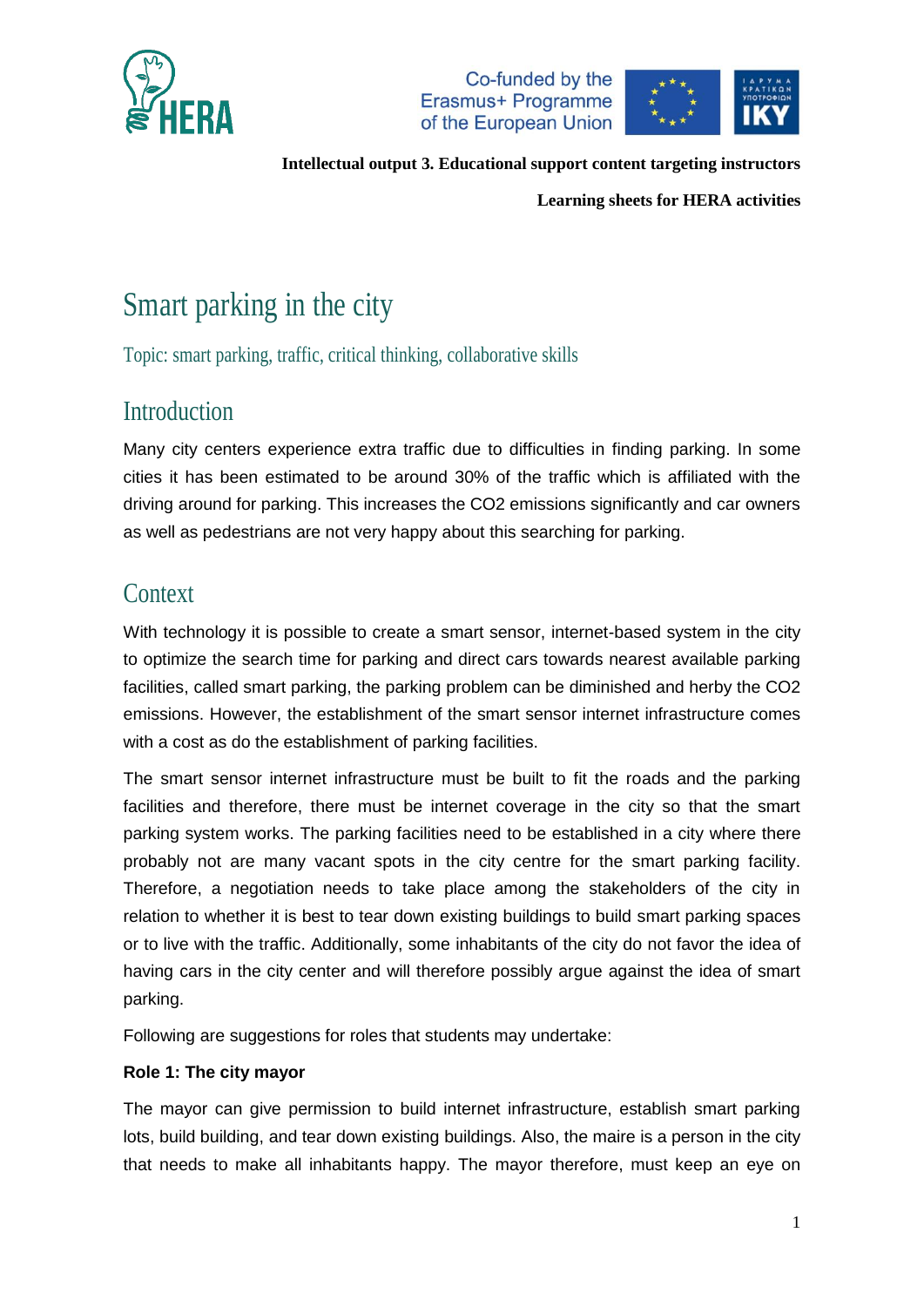

Co-funded by the Erasmus+ Programme of the European Union



#### **Intellectual output 3. Educational support content targeting instructors**

#### **Learning sheets for HERA activities**

creating happiness for inhabitants and car owners, but also to lower pollution, and keeping the city's money at a good, sound level. The mayor must work to establish compromises amongst the other roles of the scenario game. The mayor has many interests: to increase happiness in the city, to increase the revenue of the city, and to reduce air pollution in the city.

#### **Role 2: The internet service provider**

The internet service provider has an interest in building as much internet infrastructure in the city as possible and best so that the city has 100% coverage. The internet service provider can build ISP buildings to ensure the internet infrastructure but at the same



Figure 1. Internet service infrastructure helps the network connectivity of the city.

time this role needs permission by the mayor of the city, and needs money to establish the ISP buildings. The internet service provider additionally needs to talk with the parking contractor to figure out where to prioritize the ISP buildings and internet coverage first. The internet service provider has an interest in establishing internet in the city but also to increase the revenue of the role.

#### **Role 3: The parking contractor**

The parking contractor has a commercial interest in establishing smart parking lots. The parking contractor an only establish smart parking lots with a permission from the maire to tear down or establish the smart parking facilities. Additionally, the parking contractor needs to agree with the internet service provider where the



Figure 2. Parking facilities facilitate easy access to the city center.

internet must have best coverage to support the smart parking. The parking contractor can tear down existing buildings and establish a smart parking facility in agreement with the internet service provider. The parking contractor has an interest in establishing smart parking in the city reducing traffic in the city center, which is a special traffic focused area in the game. He also has an interest to build revenue from parking services.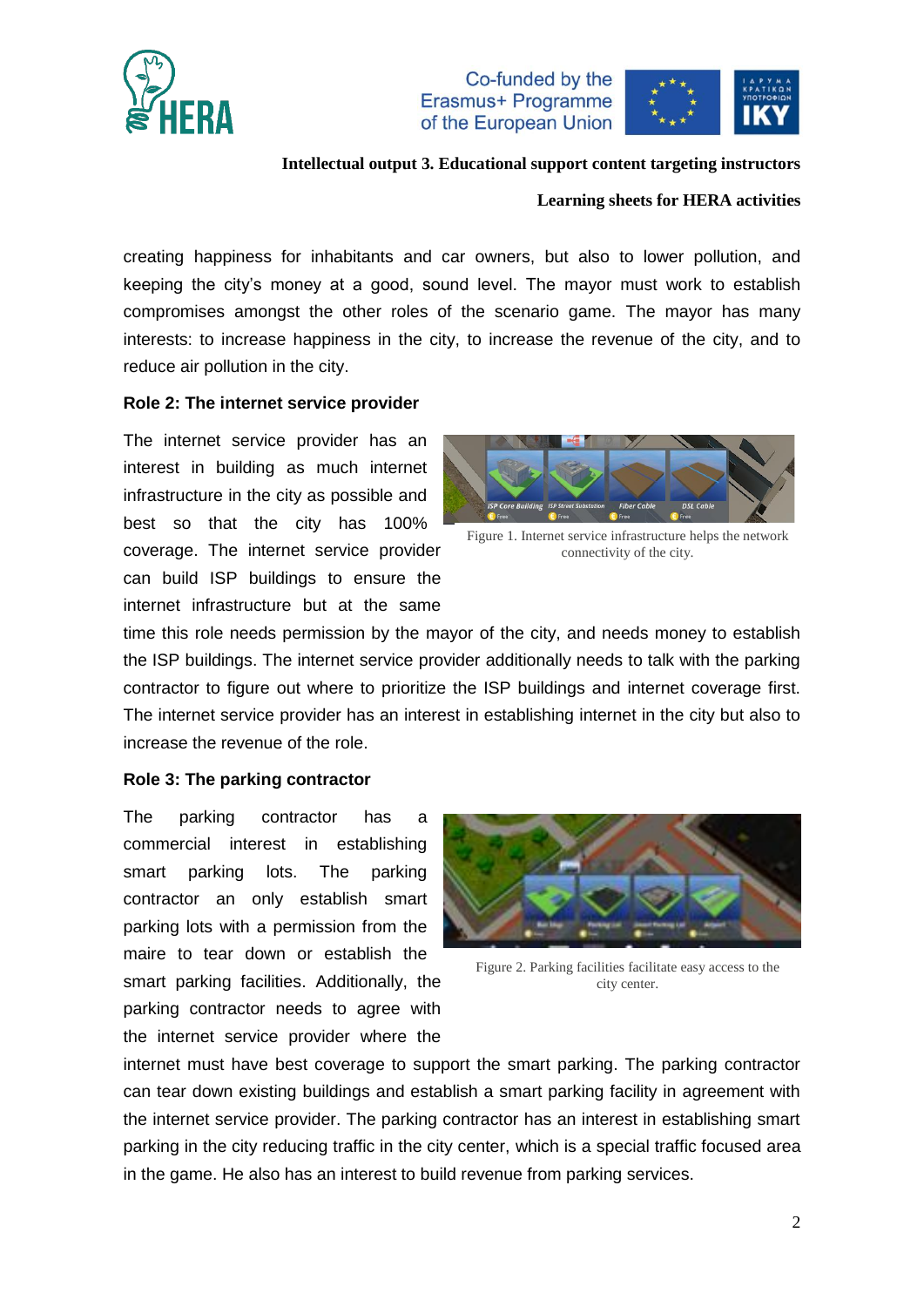

Co-funded by the Erasmus+ Programme of the European Union



**Intellectual output 3. Educational support content targeting instructors**

#### **Learning sheets for HERA activities**

#### **Role 4: The lobbyist**

The lobbyist is both a city inhabitant as well as an individual that has a saying in the city administration. The lobbyist is not fond of cars in the city center. She has an overall goal to reduce pollution as well as traffic. The lobbyist is not fond of tearing down buildings to establish more parking in the city center. She works against promoting more effective public transport. The lobbyist works towards influencing the mayor to give fewer or less admissions to tear down buildings and to approve the smart parking.



Figure 3. Residential areas and industries create increased needs for parking.

The lobbyist aims to make inhabitants happy and to reduce pollution in the city center as a result of less traffic.

The following figure demonstrates the roles and the interactions between them.



Figure 4. Roles actions and interactions.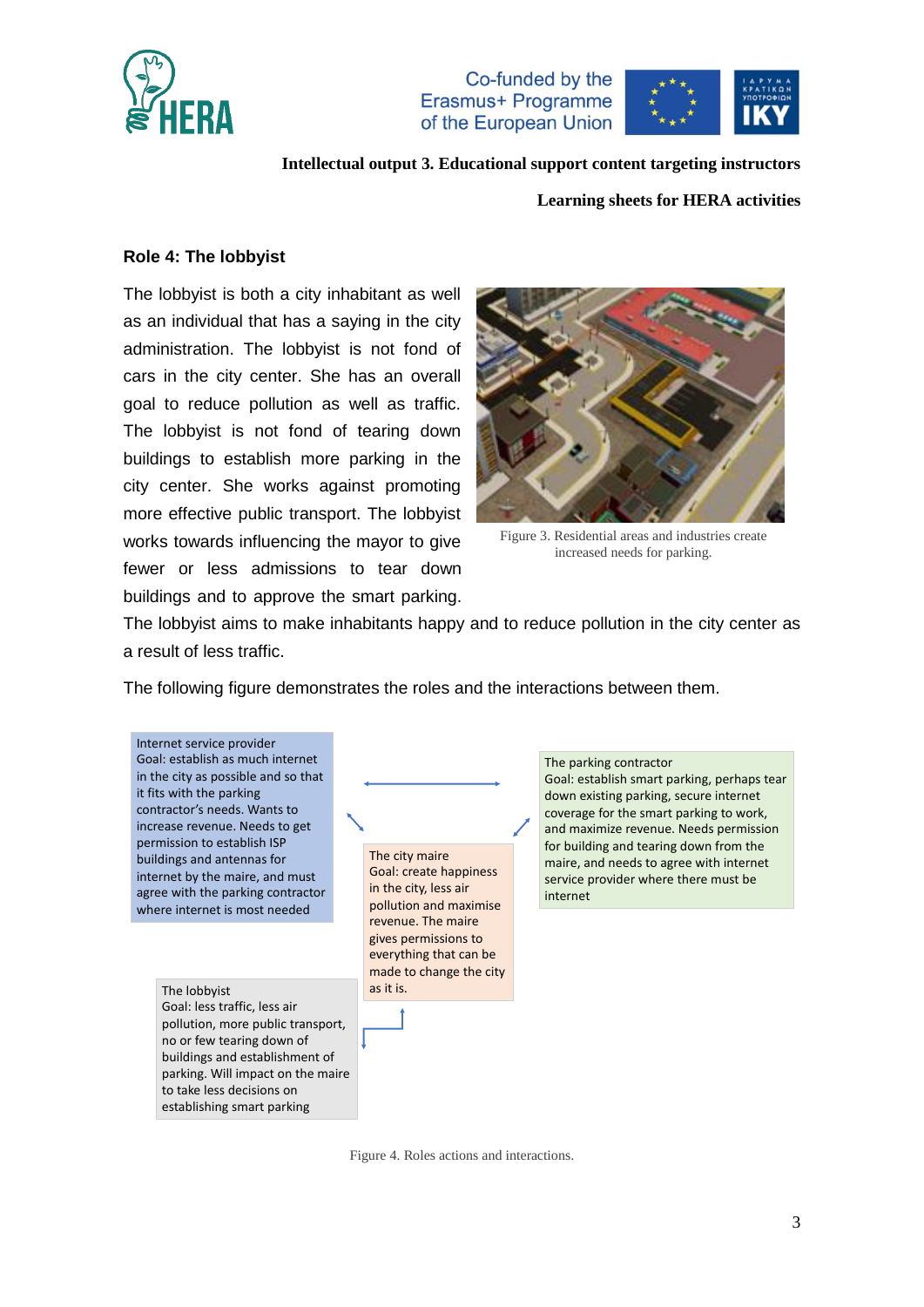





#### **Learning sheets for HERA activities**

# Learning goals

Upon completion of the activity students will:

- Understand the connections between environmental, social, and economic aspects of everyday life.
- Have experienced how to achieve cooperation between different parties with different goals and needs.
- Built competence in taking an integrative approach in researching city management and related economic and environmental issues.
- Created the conditions necessary for navigating the challenges modern society and environmental changes pose for the public and private sector.

## **Prerequisites**

Students need to understand how the HERA game works. It could be a good idea, to start building a scenario from the beginning to let the students try this, and then as the second exercise to do the scenario on the smart parking city. Also, students must know something about what is needed for creation of smart parking – ISP buildings and fiber network, to support the internet-based support for parking. Additionally, students must be willing to work together and find compromises to satisfy all suggested rolls.

### Audience

The suggested activity targets economics and engineering students. The design and implementation of smart parking requires knowledge on urban planning, behavioral science, and effectively managing a project within the constraints of a pre-defined budget, subjects that are of interest to broad groups of higher education students.

# Core concepts

 **Air pollution:** Encouraging decision making in terms of environmental protection and the impact of human activities on their surroundings both short- and longterm.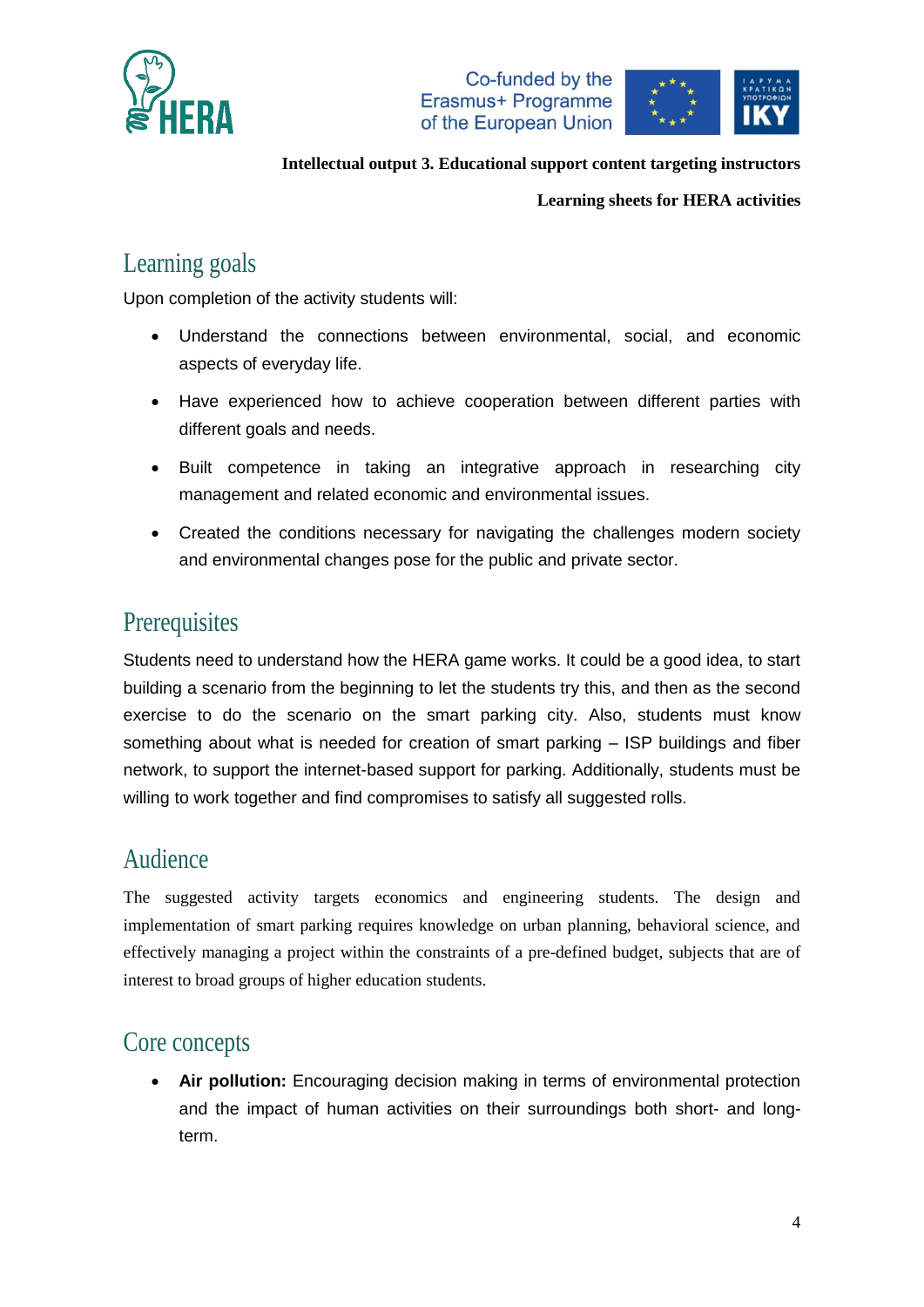





#### **Learning sheets for HERA activities**

- **Ecosystem services:** Services and systems that directly or indirectly benefit communities.
- **Smart parking:** A complete system that allows drivers to find parking when needed by regulating supply and demand.
- **City management:** Managing the services, revenues, and expenses of a city.
- **Transversal skills:** Collaboration, critical thinking, analytical thinking, innovative thinking.

# Description of the scenario

The overall purpose of the smart parking scenario is to allow students to experience the conflicts of interest there are in a real city when it comes to establishment of just one part of a city's infrastructure (parking). It demands good collaborative skills, compromises, critical thinking, and of course a good flair for complex problem solving.

The smart parking scenario explores the full HERA game using the communication and planning facilities in the game to discuss, negotiate, and agree on decisions that then can be implemented in the simulation of the scenario.

Participants can explore the consequences of their decisions and insights to what it means in real life to work with complex decisions. As a prerequisite of the game there should be established a city, that has a city center with shops, roads and culture, to resemble the old town of the city. Around there must be a number of other roads, culture, industry and all the elements of the large city which typically has traffic issues. There can be created different cities with variations in size and infrastructure to vary the differences in challenges and solutions. The game will be more challenging the bigger the city is and the more possibilities there exists for smart parking, and need for removing existing infrastructure to build the smart parking.

As an additional prerequisite the students must be aware of that there is a need to exchange arguments, knowledge and use skills to persuade other rolls in the game to permissions or various actions. Therefore, the board and chat tools in the game can be used with great advantage amongst the players.